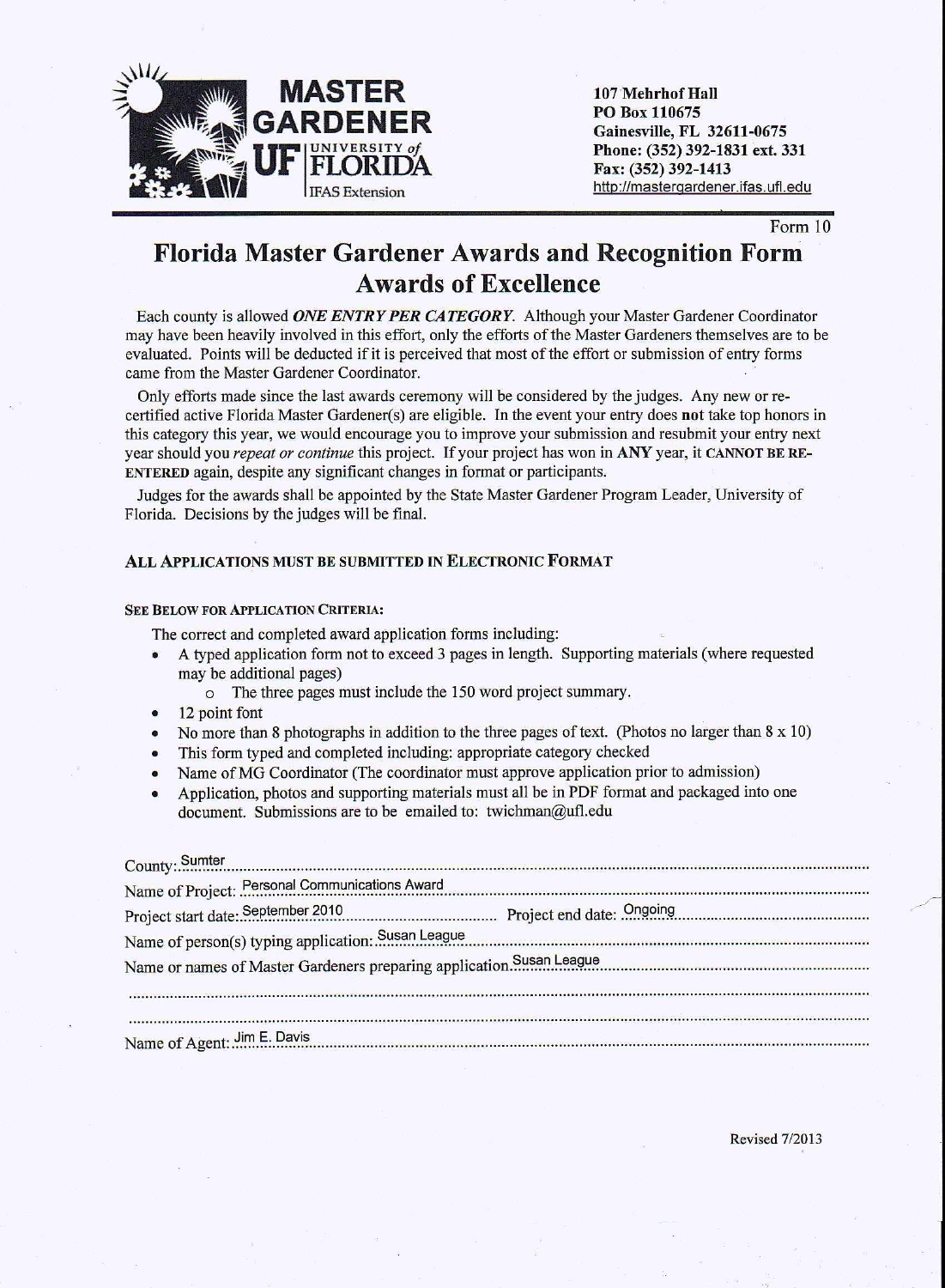CATEGORY: Indicate only one category per entry form. *You must assign your entry to a specific category to be considered for an award in that category.* Entries are limited to tbe categories indicated below.

- Form 11 Beautification
- Form 12 Demonstration Garden
- >( Form 18 Personal Communications
	- Form 19 Service to 4-H and other youth
- Form 13 Educational Materials Development
- Form 14 Extension Awareness
- Form 15 County Displays/Exhibits
- Form 20 Special Audiences Form 22 Written or Verbal Mass Comm.
- Form 23 County Master Gardener Newsletter
- Form 16 General Achievement
- Form 17 Outstanding Master Gardener

### Email PDF Applications to: Tom Wichman

[twichman@ufl.edu](mailto:twichman@ufl.edu)

### TO BE ELIGIBLE ALL ENTRIES MUST BE RECEIVED BY AUGUST 19, 2013

Revised 7/2013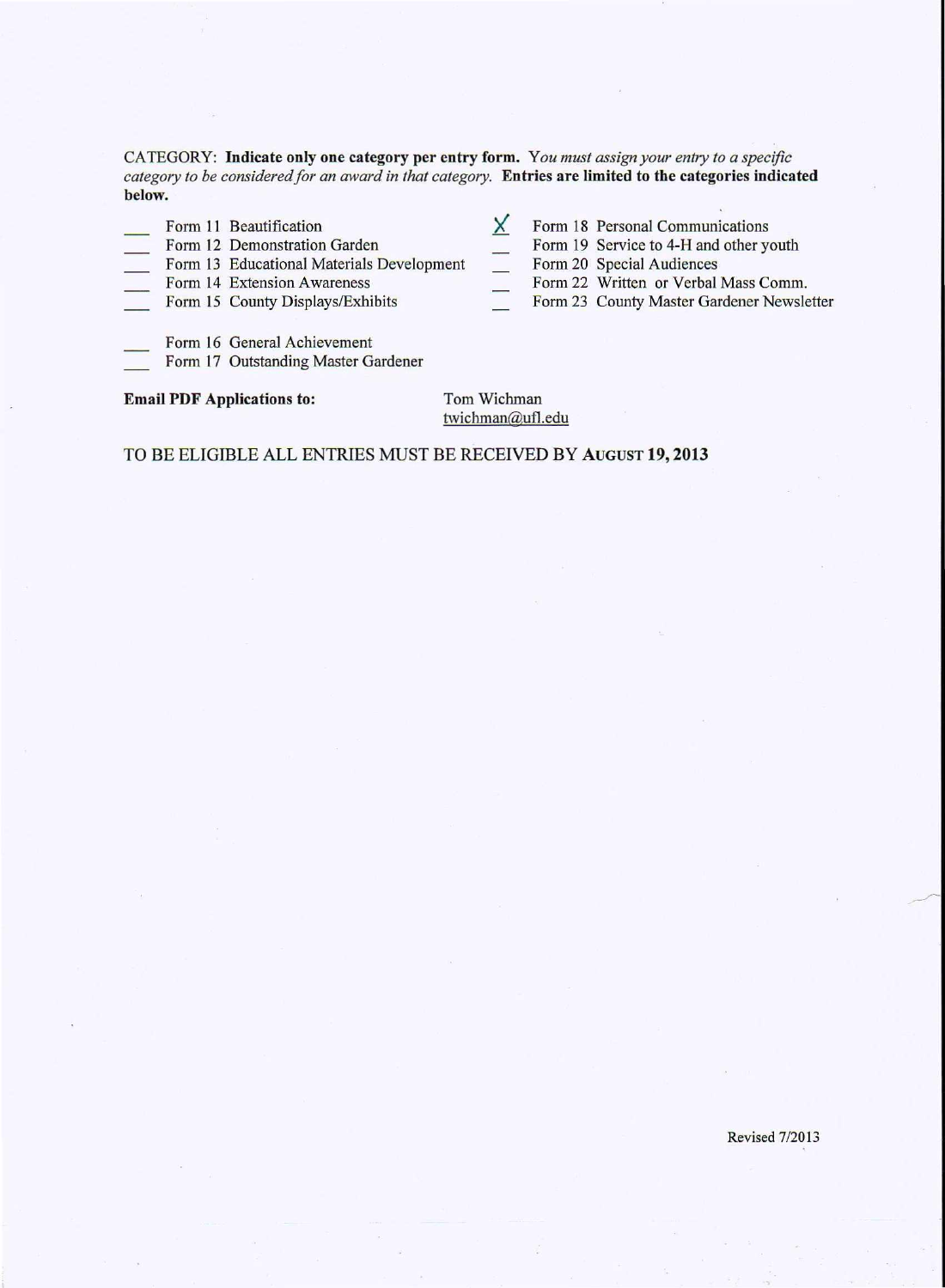

107 Mehrhof Hall PO Box 110675 Gainesville, FL 32611-0675 Phone: (352) 273-4521 Fax: (352) 392-1413 http://mastergardener.ifas.ufl.edu

Form 18

# **FLORIDA MASTER GARDENER PERSONAL COMMUNICATIONS AWARD**

This award category consists of telephone activities by Master Gardeners that are reactive or responsive in nature. The responses given are to questions or concerns of the public.

To be evaluated on phone calls, he/she will be called and asked to respond to horticultural questions. The individual competing in this area **must** list their phone number at the county office and will be assigned a time and date for the call. If the judges call you at the date and time assigned, and you cannot be located, you will automatically be disqualified from this award category.

In entering this category, you agree to have your conversation with the judges recorded for judging purposes and erased after the judging process is completed. Forms must be **TYPED AND** COMPLETED for consideration by the committee. Remember to submit Form 10 with your entry. Entrants are limited to the category they indicate on that form.

Master Gardener Name: Susan League

Phone Number at the County Extension Office: .~~~~!~.~.~?!.~~.~~.~:.??? .

Days of Week Preferred to Receive Calls: Wednesdays 12 Noon until 3 p.m.; Fridays 9a.m. until Noon 

Also indicate:

A. How often person participated in activity: 4 days per week - total 21 hours weekly

B. Number of calls received (average per hour): .?:~ ..

Entries in this category will be judged on:

- 1. Information clear and easy to understand (45 points).
- 2. Accuracy of information (45 points).
- 3. Style (personality) (10 points).

Please add a few paragraphs describing any problems you encountered when responding to questions over the phone and ideas you have to help other Master Gardeners in this activity.

Revised *7/20* l3